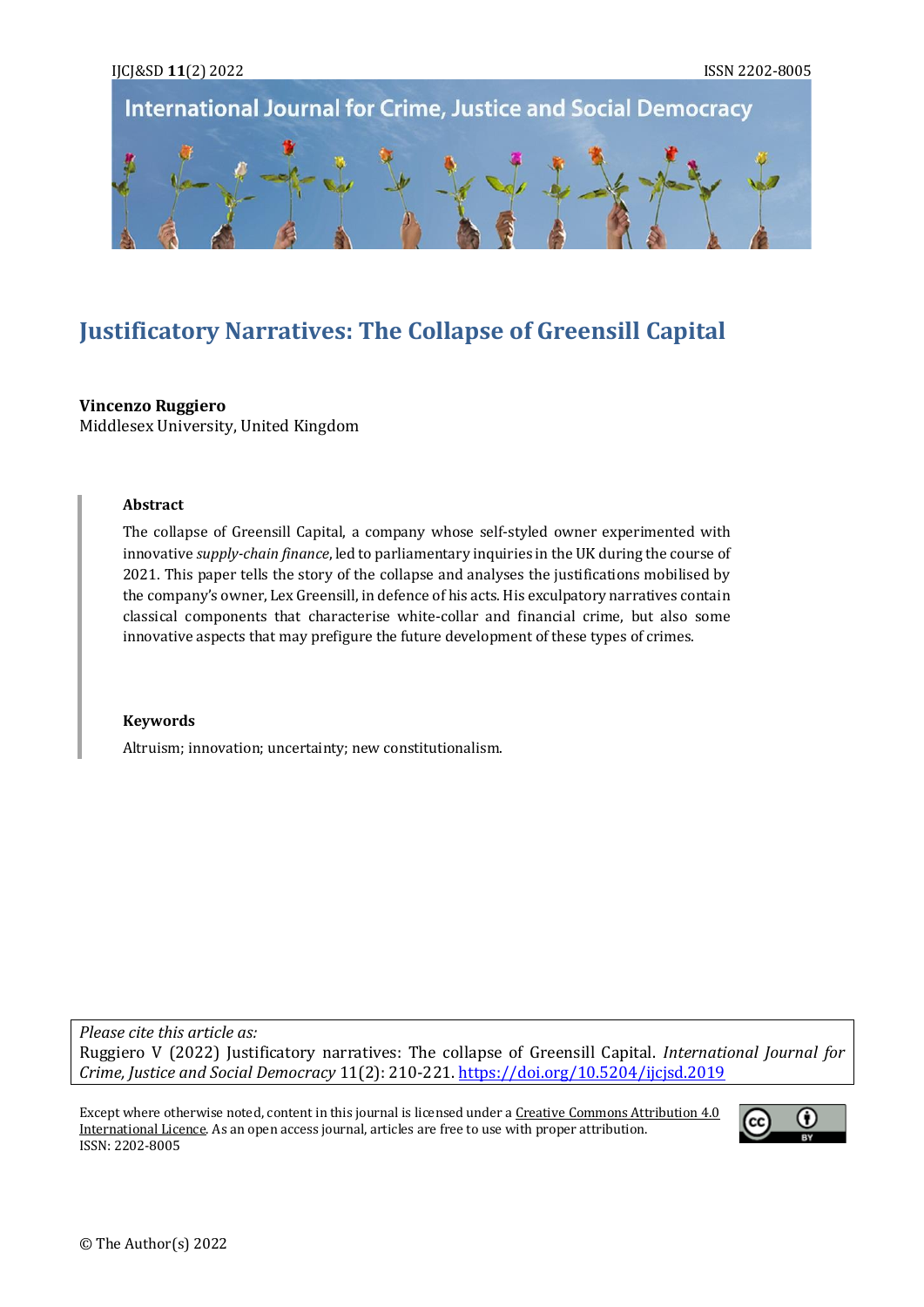## **Introduction**

Lex Greensill founded his company in 2011 with seed finance from friends and close family. He rose from a watermelon, sugar cane and sweet potato farmer in Australia to an international financial star (Neate 2021). He devised a supply-chain finance system that offered companies money to quickly pay their suppliers while his bank would take a cut. The system was deemed appropriate to expedite transactions in the private and the public sectors alike, as companies would borrow money to pay bills while waiting to be paid by their customers. In an interview, he stated that the idea developed in his mind when, having to wait a long time for retailers to pay the family business, his parents could not send him to university (Neate 2021).

Before setting up his own company, Lex Greensill worked at global banks such as Morgan Stanley and Citibank, where he met key figures of the British establishment. Among these was civil servant Tim Haywood, who was to become cabinet secretary. Impressed by Greensill's acumen, Haywood was instrumental in the appointment of the financier as a government adviser tasked with helping small businesses. At the age of 34, Greensill was given a desk in the Cabinet Office and a 'gov.uk' email address, which allowed him to access major Whitehall departments and leaders. While remaining an independent financial operator, he offered a new payment scheme that was adopted by the National Health Service (NHS): his bank would quickly reimburse pharmacies for the cost of prescription drugs that the health service would take a long time to settle. Greensill Capital provided the total sum of £1.2billion in loans to pharmacies, taking a fee for every loan. It can be hypothesised that the inefficiency of the NHS in settling debts, resulting from austerity measures, became a key factor in the privatisation of segments of its activity.

Business continued to prosper when Japanese investment giant SoftBank injected more than US\$1.5billion into the firm, bringing its valuation to approximately US\$7billion. But Greensill's empire reached its zenith through his relationship with Sanjeev Gupta, who bought up struggling UK steel businesses.

When Lord Myners, a live peer who had served as financial services secretary under Gordon Brown's government, publicly raised concerns about Greensill Capital operations, attempts were made to coopt him by offering him a position in the company. Emails exchanged between Lex Greensill and Lord Myners, revealed by investigative journalists of *The Guardian*, show the latter inquiring about the financial benefits he might enjoy by accepting to join the board of directors. He was later interrogated by a House of Lords committee and asked to clarify his relationship with the firm (Lewis, Davies and Goodley 2021).

This was when the involvement of former British Prime Minister David Cameron became known to the wider public. Mr Cameron had promoted the government's chain finance initiative and the new NHS payment scheme and, after leaving office, was offered a senior adviser position in the firm. Fascinated by his new employer, he felt Greensill had taken on the world, radically reshaping the sphere of finance, democratising access to capital and, particularly, making low-cost funding available to small businesses. He was reported as having pleaded with insistence on behalf of the financier in an attempt to include him among the beneficiaries of the coronavirus loan scheme. Greensill was honoured by Queen Elizabeth II for services to the economy.

More audacious forms of supply chain finance were experimented with, for example, the provision of cash based on sales more than three years in the future and the creation of packages linking debts to short-term bonds. As the risks became too great, key backer Credit Suisse withdrew its US\$10billion in financial support while the company's main insurer refused to renew its cover. The collapse of the company cost creditors US£2.7billion and threatened 50,000 jobs worldwide, while the damage suffered by Gupta's GFG Alliance, which relied on Greensill financing, amounted to some 5,000 jobs in Britain's steel industry being put at risk.

Details that supplement this concise chronicle of events emerged when Mr Greensill appeared before the Treasury Select Committee formed by Members of Parliament. The following section reports his defence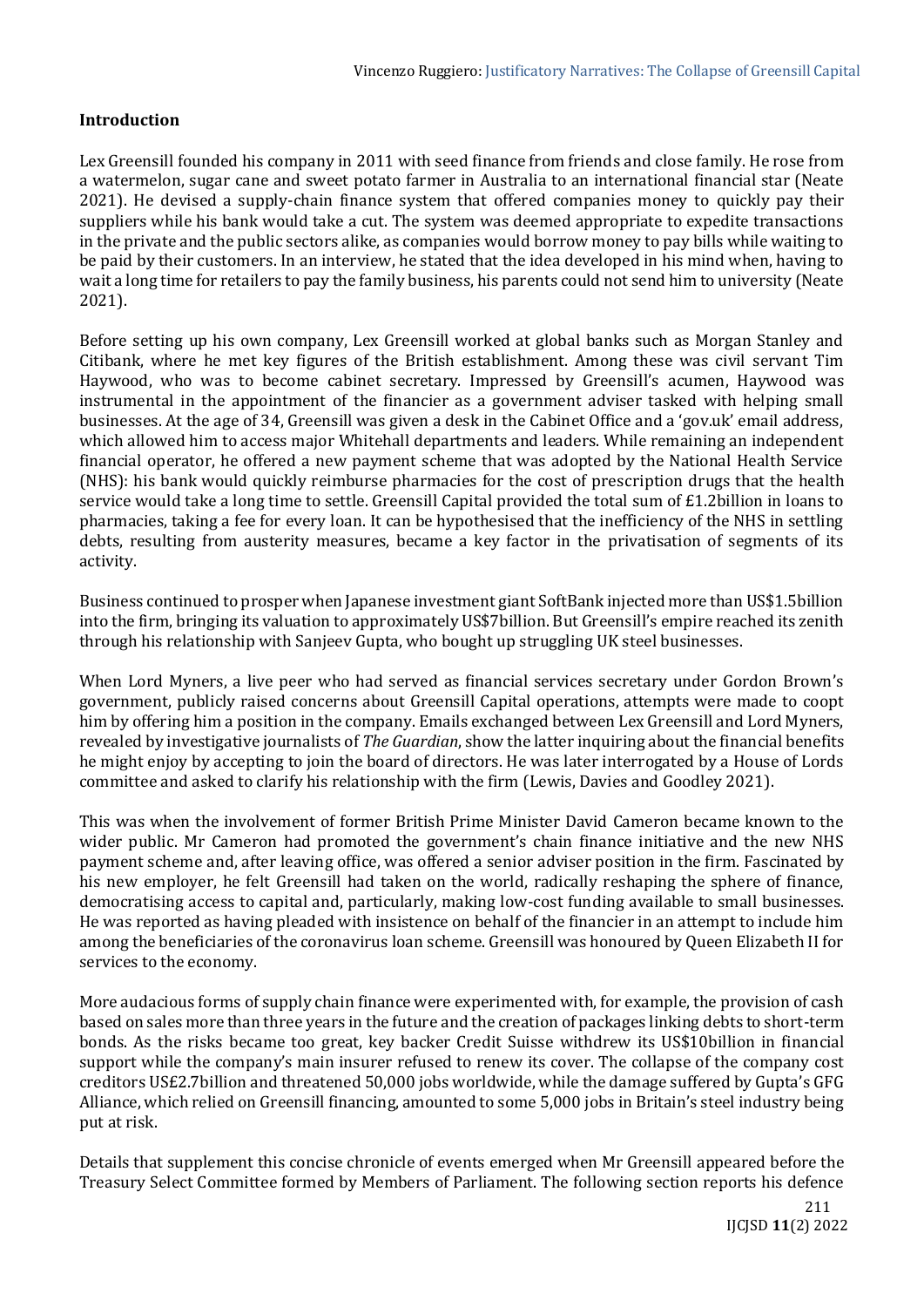in the form of clarification (or justification) of his conduct (Sky News 2021). This will be followed by a brief review of the literature on financial crime, focused particularly on work that bears some sort of assonance with the arguments presented and the analytical logic adopted here.

## **Self-Defence**

# *Preliminary Statement by Lex Greensill:*

*I will provide [a] clear understanding of [the] issues. I bear complete responsibility. I am saddened that many thousands [of] hardworking people have lost their jobs. It is deeply regrettable that we were let down by our leading insurers and by some of our main customers. I am truly sorry.<sup>1</sup>*

Q: On 12 July 2019 there was a meeting with Lord Myners, who afterwards revealed that he detected a Ponzi scheme, describing the business model as disquieting. The concern was about funds not being based on liquidity. Lord Myners noted the risky nature of open-ended investment vehicles and the mismatch between these and the underlying assets.

*A: I was surprised to hear the evidence provided to this committee two weeks ago. It is not consistent with my recollection of the events. The concerns he raised in the House of Lords were inconsistent with the discussion we had in 2019. However, our own assets are different: they have a brief period of time in which they are outstanding, as they get paid (redeemed) and self-liquidate quickly. As we grew, we felt that we needed some regulatory experience and could benefit from Myners' experience; he was amenable. Let me read the statement he made after the 12 July meeting: 'I am comfortable with the business and its operations. I heard or saw nothing that would warrant the use of the word fraudulent or anything similar'. On the 7th October Lord Myners congratulated the company on developments and the establishment of new partnerships.*

Q: Did Lord Myners intend to join the business?

*A: Only health issues hampered his commitment to the company.*

Q: Was anybody else present at the July meeting? Did he send this report personally?

*A: Nobody else was present at the meeting. No notes were taken. The statement came through a middle person, whose name I am not sure I can reveal. I may provide it later in writing, if needed in a justice court.*

## Q: Why did Greensill Capital fail?

*A: Because our investors needed insurance to protect their assets against default. Our principal insurance provider decided not to renew their contract. Credit Suisse also decided to stop funding our business. The insurance was withdrawn because: a) the COVID-19 pandemic, which impacted on the entire insurance industry; b) our business became too much concentrated on large customers [difficult to protect]; 3) our regulators in Germany [where Greensill owned a bank] felt there was uncertainty with respect to our ability to provide liquidity to our larger customers. The German regulators proposed a reduction of exposure we held for one of our customers, which was impossible for us to comply with.*

Q: Tim Haywood (one of London's highest-profile investors) was fired by his employer, asset manager GAM [Global Asset Management], following a report into alleged misconduct. What were you thinking when you employed him?

*A: My main concern was not reports about misconduct, but the uncertainty of capital markets in general. With COVID-19 nobody knew what was going to happen in the future.*

Q: So, if everything was going well, why did David Cameron's lobbying start? The lobbying was very intense [...] were arrangements made with Cameron?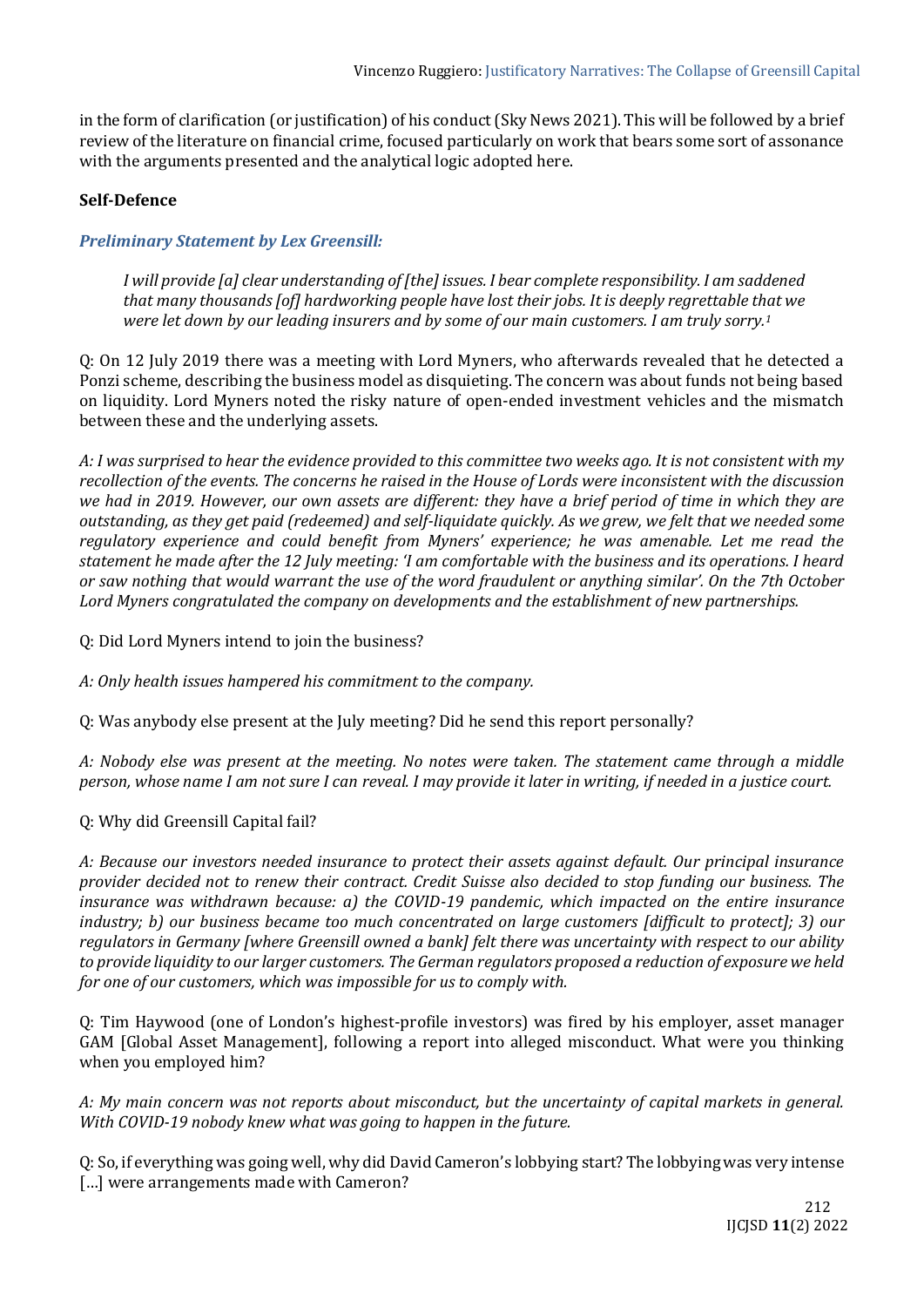*A: Given that we were not regulated and did not have bank access in the UK, we were looking for more funds. We were making a considerable contribution to the country, so access to state funds was appropriate … again due to uncertainty of the future. Support from the Central Bank and the Treasury was available to other companies; this was a period of crisis, which started in 2009–2010. We talked about this and uncertainty in the capital market. Liquidity was limited and this could impact our supply-chain financing operations. We were concerned for our customers. We were providing funds for small businesses around the world. Greensill at no time sought funding for itself: our clients needed constant liquidity. This is the real economy.*

Q: Thank you, Lex. Why did you not replace the insurers?

*A: We were sure the contract would be renewed; we had already agreed on a draft document. With COVID-19 came extremely frightening times. There were expectations of significant losses. So, governments assured support. Insurers also needed more money to provide cover for the losses.*

Q: What was your relationship with Gupta?

*A: I am not in a position to comment, because our own internal investigation is underway on this issue. We had some business with Gupta that grew with time, but I cannot provide any detail. Again, this was a problem of excessive trading concentration with certain large customers, which created strong interdependence between them and us.*

Q: The asset you term 'future receivables' was 'insecure lending' in itself, wasn't it?

*A: Those were based on real assets. So they were secure and they are widely used in financial business.*

Q: But regulators stated that you did not provide evidence of having assets.

*A: This is [a] question of definition, of classification: to us assets were available but the regulators did not classify them as such. And our clients had full information about what they were doing.*

Q: Eventually your lobbying activity was successful; you initially aimed at £200m but at the end you were given £400m, although not from the Treasury, but from the British Business Bank.

*A: I cannot confirm this.*

Q: Can you confirm that the cost of the collapse is between £3.5billion and £5billion, and that the direct cost is £1billion, as Lord Myners remarks? Or did Myners lie?

*A: I am telling the truth. There was no cost for the taxpayers; in fact, we helped businesses that got a better deal with us than they could ever get elsewhere from banks. This is the future.*

Q: You haven't helped business, but damaged the reputation of legitimate supply-chain finances. It is a Ponzi scheme, fraudulent conduct; it is redolent of Madoff. It smacks of this.

*A: Before me, nobody knew of supply chain finance, now they all provide this service.*

Q: Are you a fraudster?

*A: I am not.*

Q: Your financial service is a trick. Fraud, by definition, is an act of deception by which the right or interest of another is injured […] a dishonest trick. This is precisely what your model of prospective receivables is [...] lending against transactions that never happened, may never happen, and with companies that may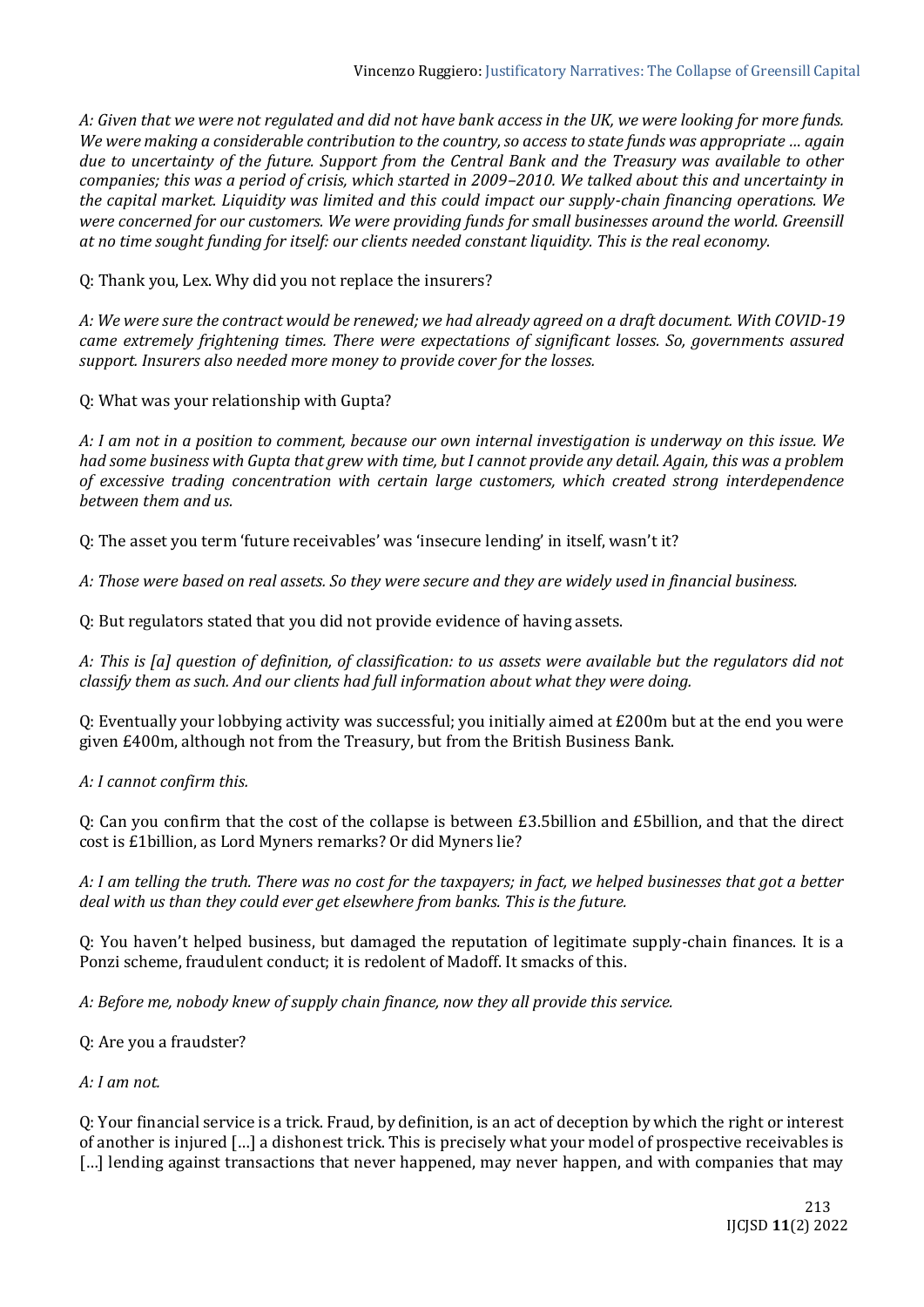even ignore that they are involved in a transaction […] And then selling it on as a low-risk loan […] it is an imaginary thing.

*A: All investors understood exactly what they were doing. In every investment there is risk. This is why we purchased very expensive insurance, in order to protect public and private customers. We helped the economy in line with other forms of financial activity that have always taken place, long before we started our activity.*

Q: You knew the insurers were never going to pay (cover) for the risk wrapped up in your operations, but still you looked for high-risk borrowers. Then the solution was getting government money: shifting the risk onto the public, through the coronavirus support program. You say the public was not hurt, but Islington Town Council is among your creditors.

*A: I am sorry this occurred. But, on the other hand, we helped pharmacies, to the benefit of the public: taxpayers saved money.*

Q: But some of your clients were actually not your clients; invoices addressed to them were fraudulent, they did not trade with you.

*A: I cannot comment on clients.*

Q: You were securitising invoices that did not exist. Credit Suisse bonds have lost a lot. People have invested in those bonds, which were created by you and securitised against real assets, but were unsecure.

*A: Investors made decisions based on full information they received. We have to learn from this for the future. We will have to do more to guarantee certainty. We trusted too much one insurance company and concentrated too much risk on one group of large customers. But we developed a model that will be adopted by others. Highly developed technology, this was the main novelty we introduced. Machine learning: predicting at [an] individual pharmacy level what drug was going to be prescribed in the next two months and provide credit to them accordingly.*

Q: If this is the future, as you say, this will be a mess.

*A: We managed to reduce the cost of capital and with new technology we will be learning more and more; certainty and longevity will come from insurers.*

Q: Did David Cameron have a role in the involvement of SoftBank?

*A: SoftBank injected money before David Cameron became an adviser, but simply because the valuation of the company was US\$3.5 billion.*

Q: Vodaphone was a creditor and at the same time an investor: did this not constitute insider dealing or conflict of interests?

*A: If you invest in a fund, this is managed by the owners of the fund, not by Greensill.*

Q: But SoftBank gave money and invested in Swiss bonds (created by you) and equity investors with Greensill.

*A: True: we shouldn't have shareholders we leant money to. We realised but […] there is always conflict […] we tried to manage it by separating procedures, separating the ability of shareholders to influence the extension of credit. The decision-making mechanism had to be separated.*

Q: Do you think it is appropriate that a business like yours was not regulated by the Bank of England or the Financial Conduct Authority?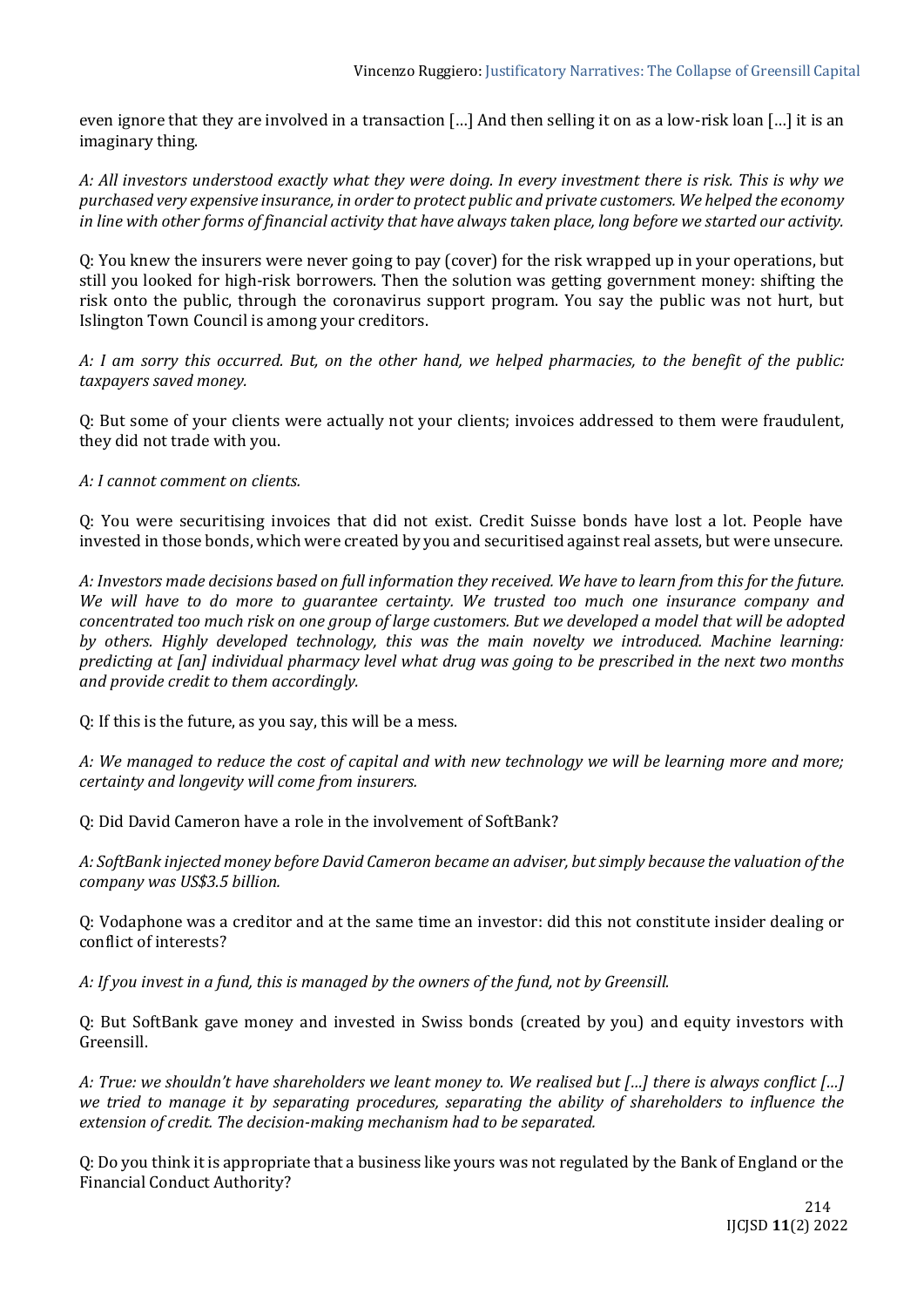*A: It is for government to decide what should be regulated. I repeat: we failed because of over-reliance on a single insurer and because of COVID-related events. We were regulated in Germany, where we owned a bank. We were proactive in contacting regulators in the UK, and explained what we were doing. No advice came back. Nor did they take any more interest after the GAM funds scandal.*

Q: Why was Cameron your adviser?

*A: He advised us on how to develop the brand awareness of our firm, on the quality of our business; we added many customers after he came in; we also experienced a tremendous international expansion. He was a PAYE (Pay As You Earn) employee, attended board meetings regularly. I cannot say the quantity of shares he held. He also travelled on our behalf: for instance, going to Australia to contact insurers.*

#### **Corporate-Financial Crime**

The Greensill case can be read against the background of the immense literature available on financial crime. Such literature focuses on specific scandals (Barak 2012; Sullivan 2015), locates them within the analytical framework of white-collar and corporate crime (Geis 2016; Ruggiero 2017), interprets them as manifestations of a general culture of dishonesty (Tillman, Pontell and Black 2018) or relates them to the unfettered development of greed in the economic sphere as a whole (Will, Handelman and Brotherton 2013). Contributions focus on processes of victimisation (Dodge and Steele 2015), the criminogenic conditions that characterise the banking industry (Tillman 2015) or the international networks where furtive money circulates and accumulates (Arlacchi 2018). Causative approaches are adopted, aetiologies formulated and policies advocated, usually inspired by the rejection of abstract capital accumulation and nostalgic appreciation of productive capitalism (Dion and Weisstub 2020; Monaghan and Monaghan 2020). While large parts of this vast literature can be fruitfully applied to the examination of the case at hand, the present paper proposes a specific analysis of the ways in which financial crime is justified (Ruggiero 2015). A celebrated precedent of this approach in criminological theory is, of course, the groundbreaking work conducted by Sykes and Matza (1957), whose techniques of neutralisation reveal how offenders are able to deny the harm produced or the very criminal nature of their acts. However, such techniques seem to be precisely situated and pragmatically mobilised within contexts in which notions of morality and legality are negotiated. Ex-post rationalisations: they reflect an agonistic endeavour involving one party condemning and the other defending itself. The notion of justification adopted here instead implies the recourse to general principles and philosophies that are presented as non-negotiable in that they are thought of as belonging to a collective patrimony of values. Such principles and philosophies, in brief, are not deemed reflections of a specific subculture but core, constitutive elements of *our culture*.

Lex Greensill used exculpatory narratives rather than techniques, mobilising a number of variables with which he claimed intimate cultural attachment. Let us try a discrete examination of each of such variables.

#### **Altruism**

Narrative matters to action, the two being linked in fashions that are not mutually exclusive. First, narratives may be pre-constituted schemata that influence or guide action, and second, they may consist of ex-post rationalisations that legitimise it. In both instances, they communicate meaning packaged as stories, which 'influence our behaviour in ways that other discursive forms do not' (Presser 2018: 9–10). Lex Greensill was guided by his principles and, simultaneously, shaped his principles by acting; in other words, he made stories come true: 'Actions may be planned to generate an already imagined story of those actions' (Frank 2010: 132). The justificatory strategy he utilised allowed him to escape guilt, but it was not a mere exculpatory invention; rather, it echoed ideas held by the social milieu to which he belonged. His was an implicit appeal to higher loyalties, signalling attachment to a set of values inspiring economic initiative in general and financial activity in particular. The code words used by Lex Greensill derive from his own 'thought community'. However, there is a difference between the higher loyalties described by Sykes and Matza and the thought community idealised by Greensill. As remarked above, the former refers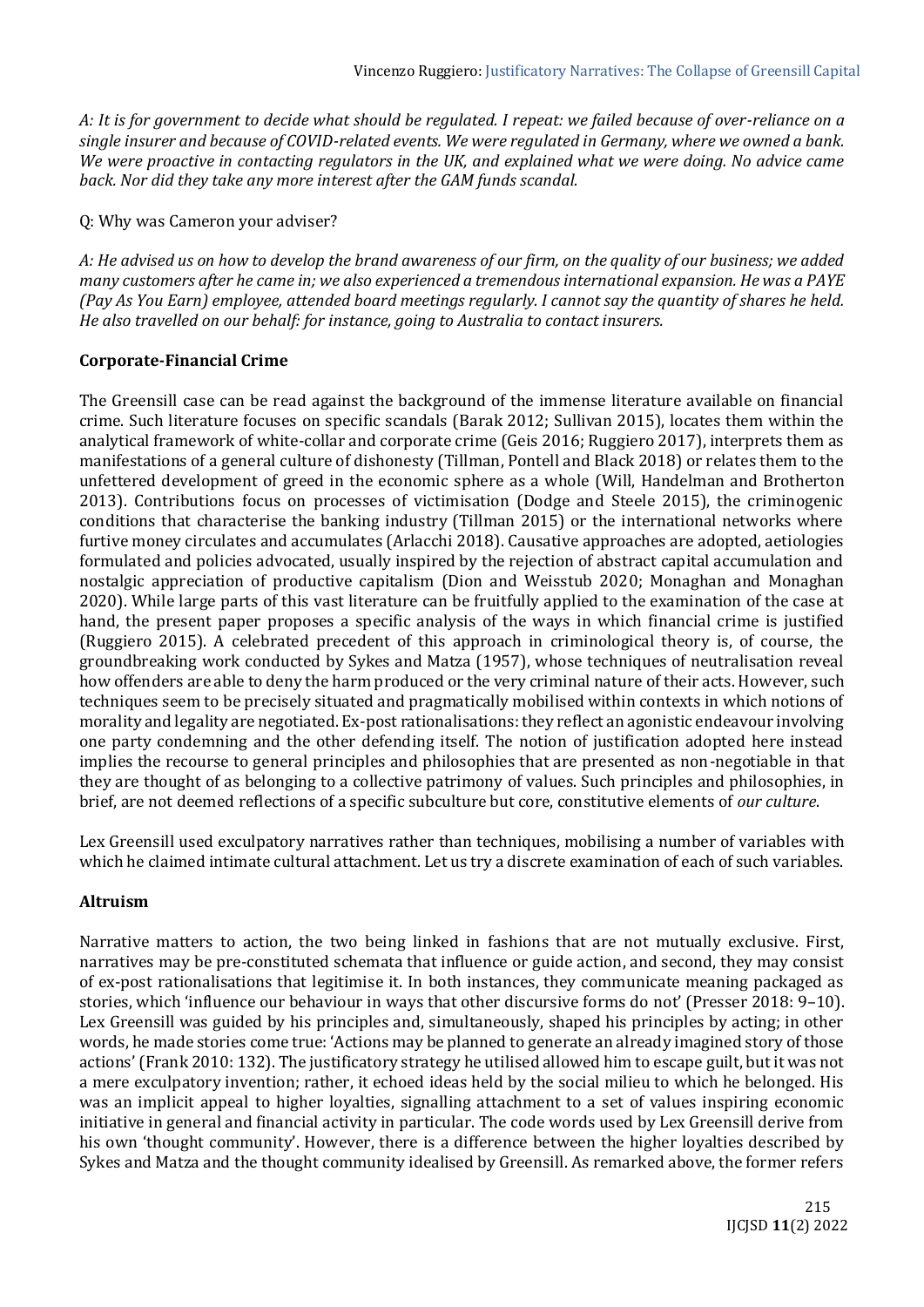to values and principles that characterise specific social groups and their subculture, while the latter alludes to a market behavioural philosophy that is, purportedly, a connatural patrimony to all.

Some of his justificatory arguments are part of the traditional rationalisations adopted by white-collar and corporate offenders. Such offenders can easily claim that their aim is not the illegal achievement of goals but the expansion of business. The tools utilised, in this sense, are beyond normative judgment, although the unintended consequence caused may be socially damaging. David Cameron, when questioned about his involvement in the affair, confirmed Greensill's statement, claiming that he opened up the world for the company employing him. His trips abroad were led by the inner impetus possessed by all enterprises aiming to increase wealth and wellbeing. Lobbying, as a by-product of such impetus, is a healthy tool, he remarked, while misconduct in business is not premeditated but results from context and pragmatism. Cameron said*: 'Just because a business goes into administration doesn't mean that everything was wrong, it doesn't mean the whole thing was necessarily a giant fraud'* (Elgot 2021). Like Greensill, he also mentioned that these were extraordinary times and that he would never put forward anything that was not in the public interest. Concern for the public, in Greensill's words, came in the guise of concern for small businesses that relied on his funds. However, both Cameron and Greensill invoked a higher common principle that normally justifies economic practices, namely altruism.

'Liquidity was limited', said Greensill, thus, empathising with his customers, or if you will, defying the claim that faith in free markets entails an exclusive recognition of individual interests. Greensill's altruism, in sum, while referring to a higher principle (caring for others), attempted to tie his particular interests to the interests of all. His worth as a human being and a financial operator, in his defence, was proven by his determination to protect the small, the weak, the recipients of his generosity. In fact, he was let down by those who lacked altruism, namely his leading insurers and some of his prime customers. He stressed that he made a considerable contribution to the UK economy, therefore, depicting himself as perfectly eligible to state funds. This sort of 'welfare state for the rich' was invoked as a right, as he felt that his business had been undermined by large insurers and powerful investors.

## **Innovation**

There is a crucial variable in economics that accompanies justificatory strategies. It is Schumpeter's concept of innovation, also mobilised by Lex Greensill. For Schumpeter, the economic process is evolutionary by nature and can never be stationary. The fundamental impulse that sets and keeps the economic engine in motion derives from new consumer goods, new methods of production or distribution, new markets and new forms of financial organisation. Such an engine revolutionises conducts, destroying old structures and incessantly creating new ones: 'This process of Creative Destruction is the essential fact about capitalism' (Schumpeter 1961: 83). Greensill Capital was indeed innovative, as the company rearranged the structure of finance, offering what its owner described as a better deal than customers could ever obtain elsewhere. And when accused of damaging the reputation of legitimate supply-chain finance, he robustly defended his own acts because they prefigured the future. His prescience, perhaps, implied the ignorance of those judging him.

Criminology relies on another idea of innovation, namely the celebrated deviant adaptation proposed by Merton, that is, the pursuit of legitimate goals through illegitimate means. It could be stressed that Lex Greensill straddled the two types of innovation, entrepreneurial and deviant, at the same time, thus, echoing two classical competing views of entrepreneurs. When he was told that his was fraudulent conduct redolent of a Ponzi scheme and convicted financier Madoff, his defence of innovative means to approach finance inadvertently rehearsed the exchange between Adam Smith and Jeremy Bentham around rates of interests. Smith's argument was that if the legal rate of interest were established at too high a level, a great amount of money would be lent to prodigals, who alone would be willing to pay up such high interest. Sober people, he contended, would not venture into the competition. A great part of the capital of the country would, thus, be kept out of the hands that were most likely to make profitable and advantageous use of it and thrown into those who were most likely to waste and destroy it. In reply, Bentham contended that prudent and sober people would never venture into any innovative project, thus, never contributing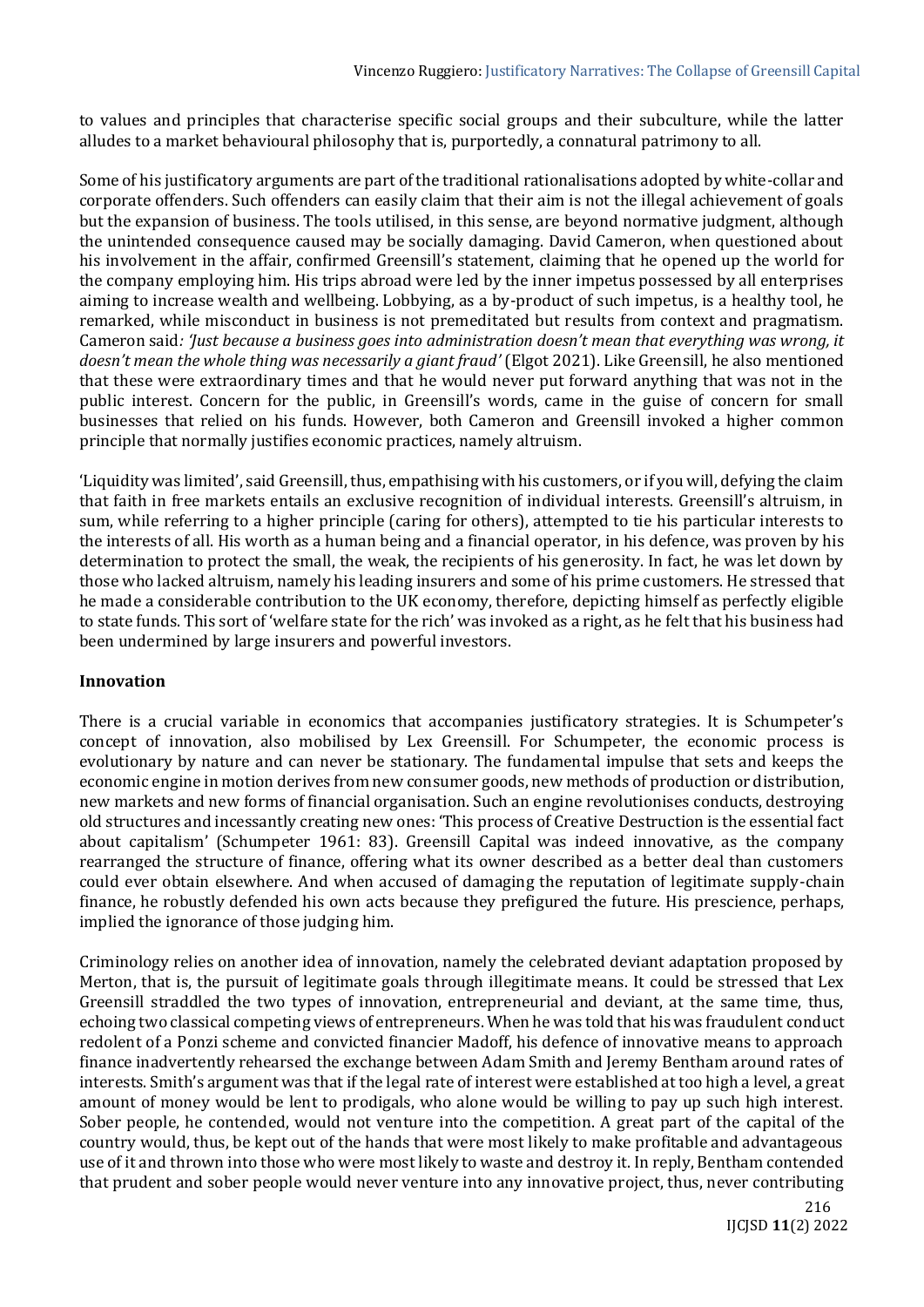to growth and improvement. Development has always been based on risk, and he claimed all new manufacturing methods, all new branches of commerce, all new practices in agriculture, as Smith himself taught him, may present themselves as forms of speculation in which the innovators promise themselves and others extraordinary profits. But if the innovation is successful, Bentham continued, the new trades and practices become established. Financial experiments may be dangerous and expensive but should be encouraged (Bentham 1787; Ruggiero 2017). Incidentally, David Cameron appeared to enthusiastically heed such encouragement when he claimed that the UK had to continue to innovate technologically and financially, as the country aimed at becoming leaders in capital markets. However, technological innovation may bring along the opportunity for fraud in that it can create blind spots where conduct ceases to be precisely linked to the effects it causes. The distance between financial operators and their potential victims increases, while the harm suffered by the latter becomes invisible. The overwhelming emphasis on the solutions offered by technology will increase speed and efficiency but also trigger indifference for the effects of choices, a decline of moral imagination and depersonalisation of relations (Ruggiero 2021; Virilio and Lotringer 2002).

## **Risk and Uncertainty**

A related variable that seems to redeem economic conduct and potential misconduct is risk. Entrepreneurs are prepared to purchase goods and labour and to commit their capital while running the risks of facing market instability. Over the past centuries, uncertainty was a key notion for the analysis but also for the ascent and the collective appreciation of enterprise and entrepreneurs. Assuming risk fosters the ability to initiate and coordinate a productive process and, at the same time, to gain redemption in case of unorthodox conduct. Deviating from existing rules is a venial sin for altruists: entrepreneurs, while personally accepting risk, mobilise the initiative and participation of others and help circulate goods; in brief, they act in the name of collective interest. Risk, ultimately, allows for the blurring of moral boundaries whose precariousness reflects the uncertainty of economic initiative itself.

In economics, Frank Knight (1921) distinguished uncertainty from risk, defining the former as lack of knowledge that is immeasurable and impossible to calculate and the latter as measurable uncertainty. Greensill referred to uncertainty many times, elevating it at the rank of a criminal causative variable. Uncertainty as an aetiological tool was applied to the financial market in general as well as to the contingent situation determined by the COVID-19 pandemic. Uncertainty surrounded the amount of funds received by the British Business Bank as well as the existence of false invoices. The possibility that the Bank of England or the Financial Conduct Authority would exercise their regulatory role was also uncertain, as neither provided the advice he requested. David Cameron's lobbying, finally, was meant to reduce the uncertainty of Greensill Capital's future in financial markets.

In brief, Lex Greensill perpetuated a justificatory explanation proposed by classical criminologists and inherited by economists and even philosophers. Cesare Beccaria, for instance, described the financial sphere as a casino, while Keynes claimed that there is uncertainty about what drives speculators and their actions. In the *New York Evening Post* of 25 October 1929, he talked of 'the extraordinary speculation on Wall Street', while many commentators who filled the pages of *The Economist* shared his opinion. In 1930, he started his series of essays on 'one of the greatest economic catastrophes of modern history', which threw the system into a 'colossal muddle', showing how easy, in his view, is to lose control of a 'delicate machine, the working of which we do not understand' (Keynes 1972: 127). Some contemporary economists would endorse this analysis, for instance, stressing that uncertainty pervades decisions, although we always try to persuade ourselves that we know what the future holds for us: we have a false understanding of our own power to make predictions (Kay and King 2020). But long before economists reached the awareness of their own uncertainty, Benjamin (1999, 2016) equated the rising and tumbling of stocks and shares to gambling, namely, a form of divination that perceives social and historical forces as fate. Financiers adopt the radical uncertainty of the gambler, for whom wins and losses are caused by the energy of inscrutable spirits.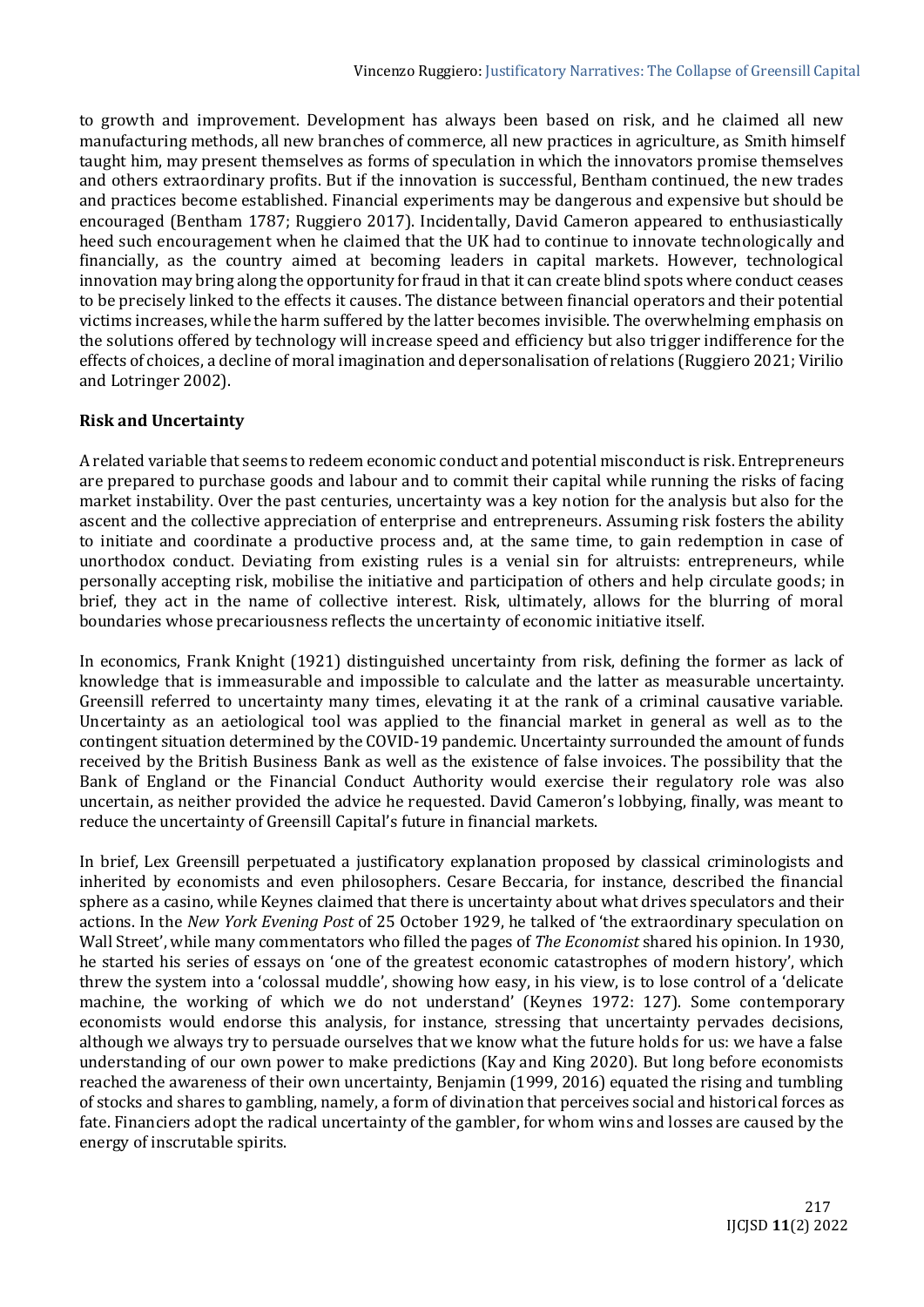## **New Constitutionalism**

Lex Greensill claimed that, at a meeting with Lord Myners, the latter congratulated the company for establishing new partnerships and that no mention was made of anything resembling fraud. Greensill's defence appeared to rely on the contradictory statements made by Myners, who, in fact, did mention fraud when interrogated in the House of Lords. Conversely, what Greensill was implicitly defending was his right to conduct business, in an oblique endorsement of specific principles guiding market operators. His reference to the COVID-19 pandemic contained the notion that business is hampered by external forces that 'impacted on the entire insurance industry'. Regulators in Germany also acted as external forces, as they hampered financial operations by doubting Greensill's ability to provide liquidity to customers. Their proposal to reduce exposure for customers was judged impossible to comply with, as such a reduction would have amounted to a form of unjustifiable restraint upon market freedom. Wittingly or otherwise, Greensill was supporting a series of values that compose what is known as new constitutionalism, a philosophy that seeks to embed neoliberal ideas about the natural primacy of the market and the rights of capital into national and international law.

Constitutions demarcate and define the rules and principles that govern authority. Groups of people design and champion constitutions to establish more or less permanent agreements in relation to their respective rights and duties (Colley 2021). Constitutions may be designed by previously powerless people who transform regimes and acquire decision-making capacity in a new political–institutional context. For instance, such groups may seek to entrench their right to employment, housing, education and land. They can also be designed by powerful groups who attempt to prevent others from challenging the status quo. Wars at times create opportunities for championing new constitutional arrangements and demarcating authority and rights. Similar opportunities are offered by globalisation, accompanied by increased mobility of humans and capital.

With new constitutionalism, business and enterprise are, thus, naturalised, while expansion and economic initiative are described as a 'drive', a human need, although the appeal to nature, in fact, 'is only a mere mask for denial and domination' (Adorno 2021: 79).

New constitutionalism champions private power and hinders state power; it separates economic practices from democratic procedures; it attempts to neutralise local and national rules while affirming global trade rules (Gill 1998, 2002, 2008). A global governing entity that incorporates the principles of new constitutionalism is the World Trade Organization, with its tireless opposition to public policies applied to the economic arena and to national interference in markets (Gill and Cutler 2014; Inman 2021; McBride and Teeple 2011; Ruggiero and South 2013; South 2016).

Greensill's practical adherence to new constitutionalist principles started with his company joining the Cabinet Office when his relationships with political representatives intensified. He was given the opportunity to claim the rights of capital and the natural primacy of markets vis-à-vis inefficient state policies. As a mobile financial actor, he became a sovereign political subject whose interests were prioritised over those of local and national communities.

## **Conclusion**

The collapse of Greensill Capital led to a parliamentary inquiry that displayed old and new ways in which the imperative to justify conduct in the economic sphere manifests itself. The justificatory narratives offered by its owner were not synonymous with deceit or insincere alibis but examples of selfauthorisation to act and self-approval for the effects achieved (Boltanski and Thévenot 2006). His answers to the enquiring panel were structured as an ideology, in the sense that they referred to a set of 'a priori plausible ideas and discourses describing how society should be structured' (Piketty 2020: 5).

Altruism, innovation and risk provided redeeming arguments for the harm caused, while achievement was located in the future, when the efficacy of the techniques utilised by Greensill, purportedly, are destined to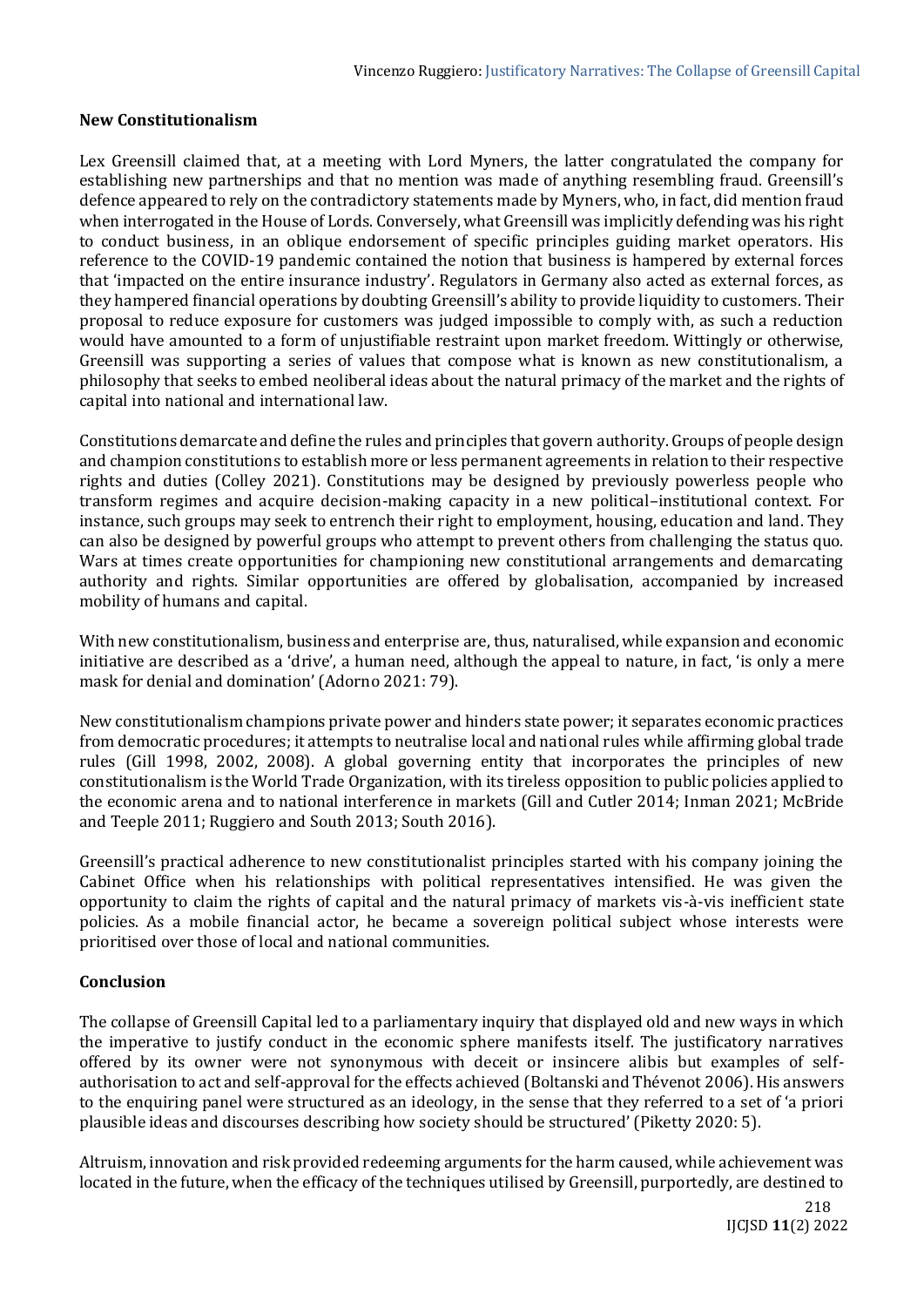predominate. Uncertainty characterising current and future market conditions justified the invasion of the political sphere, where private wealth turned into a governing engine. Principles of new constitutionalism emerged in the justificatory narratives, as Lex Greensill affirmed the right of private enterprise to fight public interference in the economic arena. Highlighting the inefficiency of the state was his way of 'locking in' commitment to neoliberalism and 'locking out' state intervention, ideally to be made, with time, illegal. Politicians, he claimed, are greedier than financiers.

David Cameron admitted that his private forms of lobbying in favour of Greensill Capital should have taken more 'formal channels', or perhaps he felt that such formal channels, with the triumph of new constitutionalism, would be abolished, like other formal prerogatives of state action. Lex Greensill shared with Cameron this anticipatory attitude, and perhaps he hoped that his conduct, inverting the order of his name and surname, will in the future become the *Greensill Lex*, a new law destined to be followed by others. Justificatory narratives, in general, anticipate or preside over legislative change, at the global and local level, in economic and political affairs, in military invasions and in equally destructive economic ventures. The Greensill Lex, in sum, is an attempt to decouple finance from crime, a single experiment that chimes with other attempts to sever any notion of harm from power.

*Correspondence:* Professor Vincenzo Ruggiero, School of Law, Middlesex University, The Burroughs, London NW4 4BT, United Kingdom. [V.Ruggiero@mdx.ac.uk](mailto:V.Ruggiero@mdx.ac.uk)

## **References**

Adorno T (2021) Theses on need. *New Left Review* 128: 79–82.

- Arlacchi P (2018) *I padroni della finanza mondiale*. Milan: Chiarelettere.
- Barak G (2012) *Theft of a nation*. New York: Rowman & Littlefield.
- Benjamin W (1999) *The Arcades Project*. Cambridge: Harvard University Press.
- Benjamin W (2016) *The storyteller*. London and New York: Verso.
- Bentham J (1787) Letter XIII: To Dr. Smith. *Defence of usury.* [www.econlib.org/library/Bentham/bnthUs.html](http://www.econlib.org/library/Bentham/bnthUs.html)
- Boltanski L and Thévenot L (2006) *On justification*. Princeton: Princeton University Press.
- Colley L (2021) *The gun, the ship, the pen: Constitutions and the making of the modern world*. New York and London: Liveright.
- Dion M and Weisstub D (eds) (2020) *Financial crime: Psychological, technical and ethical issues*. Berlin: Springer. Dodge M and Steele S (2015) A comprehensive framework for conceptualizing financial fraud and victimization. In
- Barak G (ed) *The Routledge international handbook of the crimes of the powerful*: 289–301. London and New York: Routledge.
- Elgot J (2021) David Cameron's Greensill grilling: The key quotes. *The Guardian*, 14 May.
- <https://www.theguardian.com/politics/2021/may/13/david-camerons-greensill-grilling-the-key-quotes> Frank AW (2010) In defence of narrative exceptionalism. *Sociology of Health and Illness* 32: 665-667. [https://doi.org/10.1111/j.1467-9566.2010.01240\\_3.x](https://doi.org/10.1111/j.1467-9566.2010.01240_3.x)
- Geis G (2016) *White-collar and corporate crime*. New York and Oxford: Oxford University Press.
- Gill S (1998) New constitutionalism, democratization and global political economy. *Pacifica Review* 10: 23–38. <https://doi.org/10.1080/14781159808412845>
- Gill S (2002) Constitutionalizing inequality and the clash of globalizations. *International Studies Review* 4: 47–65. <https://doi.org/10.1111/1521-9488.00254>
- Gill S (2008) *Power and resistance in the New World Order*. London: Palgrave Macmillan.
- Gill S and Cutler C (2014) *New constitutionalism and world order*. Cambridge: Cambridge University Press.

<sup>1</sup> The author produced a transcript from the three-hour interrogation broadcast on Sky News on 12 May 2021. Q and A indicate questions and answers respectively. Here and there, the text is abridged and slightly edited for clarity.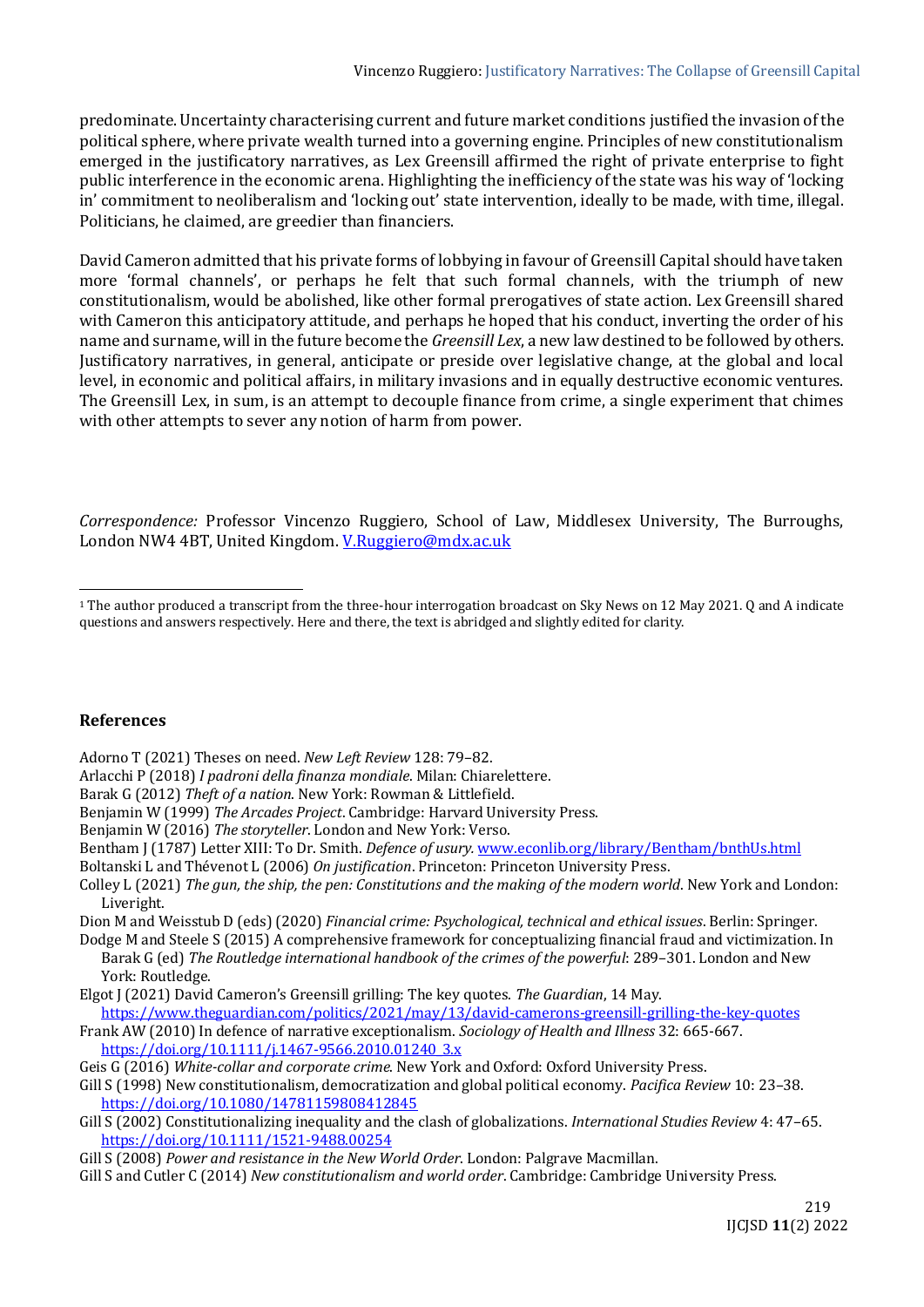- Inman P (2021) Alarm at plan for secret court in UK's Australian Trade Deal. *The Observer,* 30 May. [https://www.theguardian.com/politics/2021/may/30/alarm-at-secret-court-scheme-in-uk-australia-trade](https://www.theguardian.com/politics/2021/may/30/alarm-at-secret-court-scheme-in-uk-australia-trade-deal)[deal](https://www.theguardian.com/politics/2021/may/30/alarm-at-secret-court-scheme-in-uk-australia-trade-deal)
- Kay J and King M (2020) *Radical uncertainty: Decision making for an unknowable future.* New York: W.W. Norton & Company.
- Keynes JM (1972) *Essays in persuasion*. London: Macmillan.
- Knight F (1921) *Risk, uncertainty and profit*. New York: Houghton Mifflin.
- Lewis P, Davies H and Goodley S (2021) Revealed: Ex-minister Lord Myners secretly explored Greensill board role. *The Guardian*, 21 April[. https://www.theguardian.com/politics/2021/apr/21/revealed-ex-minister-lord](https://www.theguardian.com/politics/2021/apr/21/revealed-ex-minister-lord-myners-secretly-explored-greensill-board-role)[myners-secretly-explored-greensill-board-role](https://www.theguardian.com/politics/2021/apr/21/revealed-ex-minister-lord-myners-secretly-explored-greensill-board-role)
- McBride S and Teeple G (eds) (2011) *The new constitutionalism: International and private rule in the new global order*. Toronto: University of Toronto Press.
- Monaghan C and Monaghan N (2020) *Financial crime and corporate misconduct.* London and New York: Routledge.
- Neate R (2021) Greensill crisis leaves bank's founder facing sudden fall to earth. *The Guardian*, 4 March.
- [https://www.theguardian.com/business/2021/mar/03/greensill-crisis-leaves-bank-founder-facing-sudden](https://www.theguardian.com/business/2021/mar/03/greensill-crisis-leaves-bank-founder-facing-sudden-fall-earth)[fall-earth](https://www.theguardian.com/business/2021/mar/03/greensill-crisis-leaves-bank-founder-facing-sudden-fall-earth)
- Piketty T (2020) *Capital and ideology*. Cambridge: Harvard University Press.
- Presser L (2018) *Inside story: How narratives drive mass harm*. Oakland: University of California Press.
- Ruggiero V (2015) *Power and crime*. London and New York: Routledge.
- Ruggiero V (2017) *Dirty money: On financial delinquency*. Oxford: Oxford University Press.
- Ruggiero V (2021) *Critical criminology today: Counter-hegemonic essays*. London and New York: Routledge.
- Ruggiero V and South N (2013) Green criminology and the crimes of the economy: Theory, research and praxis. *Critical Criminology* 21: 359–373. <https://doi.org/10.1007/s10612-013-9191-6>
- Schumpeter J (1961) *Capitalism, socialism and democracy*. London: Allen & Unwin.
- Sky News (2021) Lex Greensill faces questions from MPs over lobbying scandal. *YouTube*, 12 May. <https://www.youtube.com/watch?v=2nFl-D2nVqw>
- South N (2016) Free trade agreements, private courts and environmental exploitation. *International Journal of Crime, Justice and Social Democracy* 5(4): 45–59. <https://doi.org/10.5204/ijcjsd.v5i4.307>
- Sullivan BA (2015) Corporate-financial crime scandals: A comparative analysis of the collapses of Insull and Enron. In Barak G (ed.) *The Routledge international handbook of the crimes of the powerful*: 172–185. London and New York: Routledge.
- Sykes G and Matza D (1957) Techniques of neutralization: A theory of delinquency. *American Sociological Review* 22: 664–670. <https://psycnet.apa.org/doi/10.2307/2089195>
- Tillman R (2015) Bad banks: Recurrent criminogenic conditions in the US commercial banking industry. In Barak G (ed) *The Routledge international handbook of the crimes of the powerful*: 265–277. London and New York: Routledge.
- Tillman RH, Pontell HN and Black WK (2018) *Financial crime and crises in the era of false profits*. New York and Oxford: Oxford University Press.
- Virilio P and Lotringer S (2002) *Crepuscular dawn*. New York: Semiotext(e).
- Will S, Handelman S and Brotherton DC (eds) (2013) *How they got away with it: White-collar criminal and the financial meltdown*. New York: Colombia University Press.